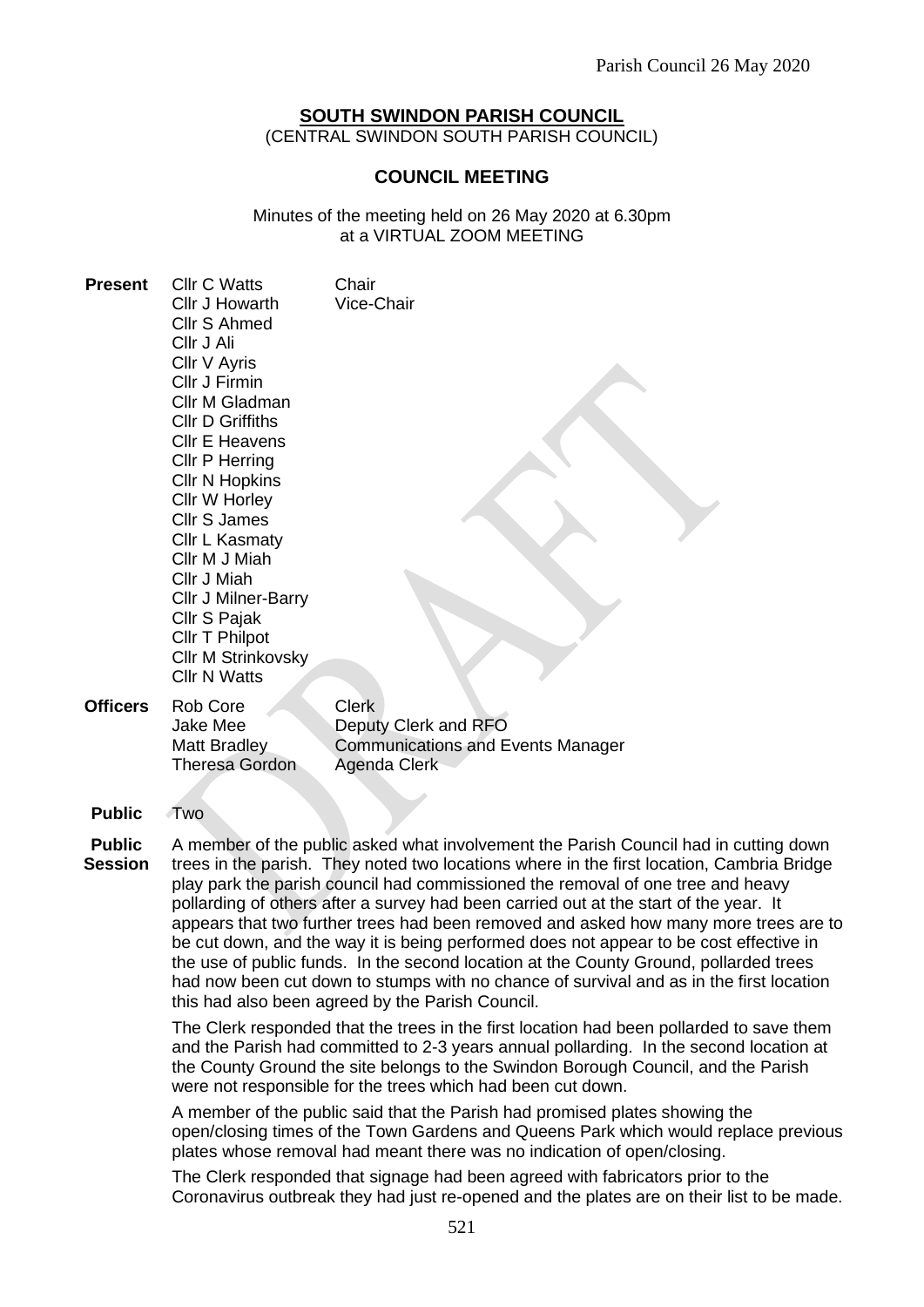A member of the public asked why the van used by the Services Supervisor had not had the parish logo added yet.

The Clerk responded that the signage had not been done as the company closed due to the Coronavirus, but the signage will be completed when the company resume working.

## **1100 Apologies**.

Cllr S Allsopp

#### **Not Present**

Cllr A Hamid

## **1101 Declarations of Interest & Applications for Dispensation**

To receive any Declarations of Interest required by the Code of Conduct adopted by the Parish Council on 14 May 2019.

#### **None**

## **1102 Chair's Report**

When the outbreak of Covid-19 started in March the Parish Council stepped up to the plate and made sure we were doing all we could to protect staff and residents, while keeping the basic delivery of services running where we can.

Prior to the government declaring lockdown and in line with other Parish Councils, the Parish Clerk declared emergency powers, suspending all Parish Council Meetings leaving delegated authority to the Chair and Vice-Chair until meetings could restart in practicable and safe way.

As well as suspending Parish Meetings, the Parish Council also took the following decisions prior to lockdown to protect residents and staff:

- Broadgreen Community Centre and Old Town Library closed.
- Broadgreen Food Festival was cancelled.
- The Parish Office closed to the public and staff were encouraged to work from home if practicable.
- All play areas maintained by the Parish Council were closed to the public. Where necessary equipment was removed, as well as safety tape and heras fencing being put up.
- The public toilets at Victoria Road closed.
- Postponing the delivery of projects like the Cambria Bridge Play Area refurb, Cavendish Square park landscaping work and the WW2 Queens Park Memorial.

In line with government guidance GWR Park, Town Gardens and Queens Park have remained open throughout lockdown and we are grateful to our gardeners for keeping the parks so well maintained. We have done our best to ensure the safety of residents using the park with signs placed at park entrances encouraging social distancing, closing park toilets, and regularly communicating with the local police team about any breaches to social distancing guidance. The Town Gardens café was also closed from the time of lockdown until Friday 15<sup>th</sup> May when it was reopened following a risk assessment and measures agreed that would deter mass gatherings. It was already known that Queen Park Café would be closed this year due to safety measures needing to take place on the old Hothouse structure.

Our allotments have also remained open with new guidance for allotment holders on steps they should take to minimise the risk of catching or spreading the virus. However, as we cannot complete a safe handover process the admissions system for allotment holders has had to be frozen.

Since the 11<sup>th</sup> May when the government issued new guidance stating that they wanted to see the construction sector reopen, projects that the Parish Council stopped when lockdown was first announced are in the process of restarting.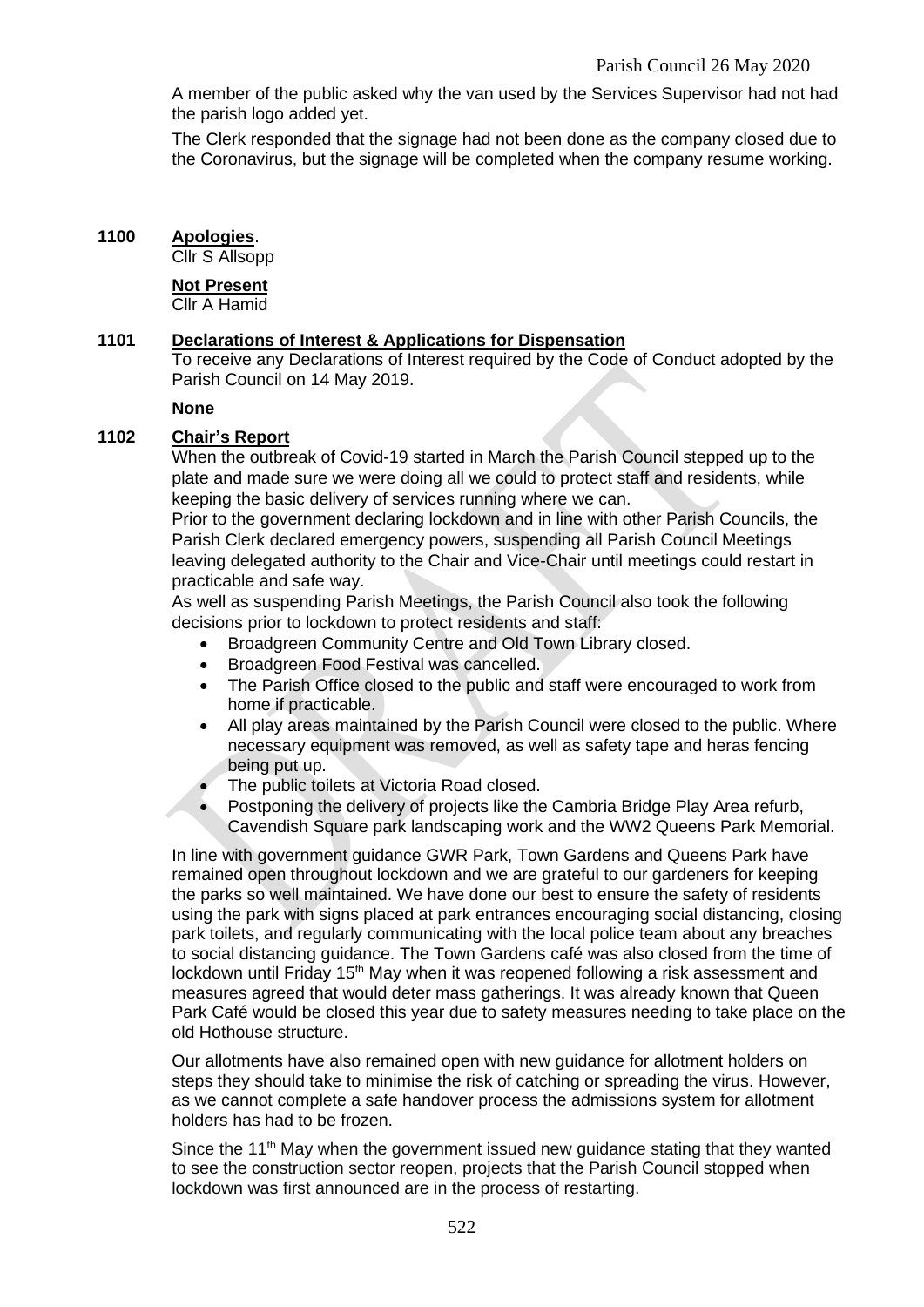## Staffing & Finance

It is a testament to the team we have at the Parish Council that despite the public health situation we face all staff members wanted to continue working. Sadly, one member of staff has caught Coronavirus and has been recovering at home. Another staff member also had to self-isolate as a family member was displaying Coronavirus symptoms. That staff member has now returned to work after displaying no symptoms himself.

Broadgreen Community Centre and Old Town Library staff have been working from home where they can. The Broadgreen team have been supporting office staff in parish projects and the Old Town Library team have been continuing to upload online resources on Facebook for parents homes schooling and have recently started their own You-tube channel called "Old Town Library at Home".

Though we do not face as challenging a financial position as other large Parish and Town Councils who are dependent on commercial income, lockdown has had an effect on the Parish Council's budget.

### **Areas we have lost income through lost bookings and rental income include:**

- Broadgreen Community Centre income: Projected £15k to end of June
- Two months of lost Town Gardens Café rental income: £1,200
- Lost Events Bookings: £5,500

### **Money saved from events and projects we had budgeted to support that have subsequently been cancelled:**

- Broadgreen Food Festival: £10,000
- Old Town Festival: £7k
- Bandstand Concerts: £2,500 (may restart these later in the year)

### TUPE Transfer

When Lockdown started the Parish was clear with the Borough Council that the original June 1st TUPE transfer completion date had become unrealistic due to the challenges faced in having a satisfactory handover process for staff. This would normally include organisation of staff consultation events and other activities to fulfil due diligence requirements.

We had proposed a September completion date and had trade union support for this. To start with the Borough Council was reluctant to delay TUPE transfer to September however we thought we had made progress in late April when we had written agreement with SBC that the TUPE completion date would be set for the end of August/September.

It looked as though common sense was prevailing until we received a new notification from Swindon Council reneging on their previous commitment and bringing forward an August/September TUPE completion date to the 31<sup>st</sup> July. No reason was given why the Borough Council indicated they wished to bring forward the TUPE transfer completion and I am sceptical of their motivations. Whatever the reason it is an unfair way to treat staff who are being transferred to a new employer. Given the uncertain times we face from a public health perspective the last thing staff need is to be messed around by their employer.

We have challenged SBC's proposed completion date and I understand Unison have done the same. At the time of writing this report it is still unclear whether SBC can transfer staff across to the Parish Council at a date we have not agreed to.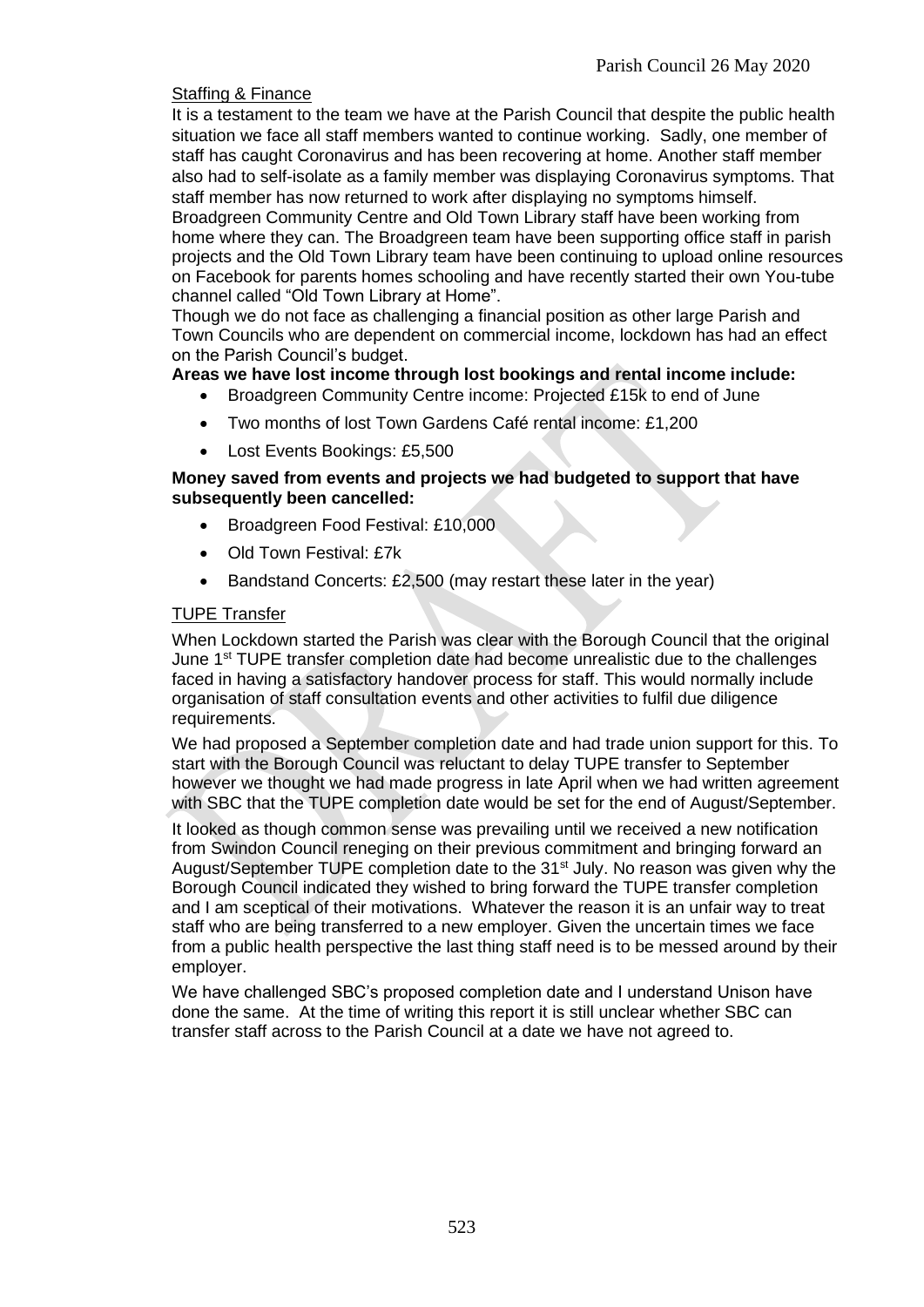## **1103 Internal Audit Review**

The Deputy Clerk submitted a report regarding the Internal Auditor a copy of which appears as Appendix A in the Minute Book.

Quotes had been prepared for a decision to be made by Councillors to appoint itself an Internal Auditor with the following options:

|           |                     | Add. Full |                |                 |
|-----------|---------------------|-----------|----------------|-----------------|
| Company   | <b>Annual Price</b> | Davs      | Add. Half Days | Visits per year |
| Company 1 | 2100                | 600       | 300            | 3               |
| Company 2 | 1540                | 385       | 222.5          | Δ               |
| Company 3 | 1335                | 445       | 285            | Δ               |

**RESOLVED** that Company 3 be approved.

For: 21 Against: 0 Abstentions: 0

#### **1104 Payment Schedule March 2020**

The Deputy Clerk submitted the Payment Schedule for March 2020, a copy of which appears as Appendix B in the Minute Book.

**RESOLVED** that the March 2020 Payment Schedule be approved. For: 21 Against: 0 Abstentions: 0

#### **1105 Payment Schedule April 2020**

The Deputy Clerk submitted the Payment Schedule for April 2020, a copy of which appears as Appendix C in the Minute Book

**RESOLVED** that the April 2020 Payment Schedule be approved. For: 21 Against: 0 Abstentions: 0

#### **1106 Accounts February 2020**

The Deputy Clerk submitted the Accounts for February 2020, a copy of which appears as Appendix D in the Minute Book.

**RESOLVED** that the February 2020 Accounts be approved. For: 20 Against: 0 Abstentions: 1

#### **1107 Accounts March 2020**

The Deputy Clerk submitted the Accounts for March 2020, a copy of which appears as Appendix E in the Minute Book.

**RESOLVED** that the March 2020 Accounts be approved. For: 20 Against: 0 Abstentions:1

## **1108 Review of Property and Assets**

The Deputy Clerk submitted the Asset Register to be reviewed, a copy of which appears as Appendix F in the Minute Book.

## **Noted**

## **1109 Review of Insurance**

The Deputy Clerk submitted the Insurance effected on 1 April 2020 to be reviewed, a copy of which appears as Appendix G in the Minute Book.

The Deputy Clerk said that the levels of cover needed be agreed by the Councillors

**RESOLVED** that the reviewed Insurance be approved.

For: 21 Against: 0 Abstentions: 0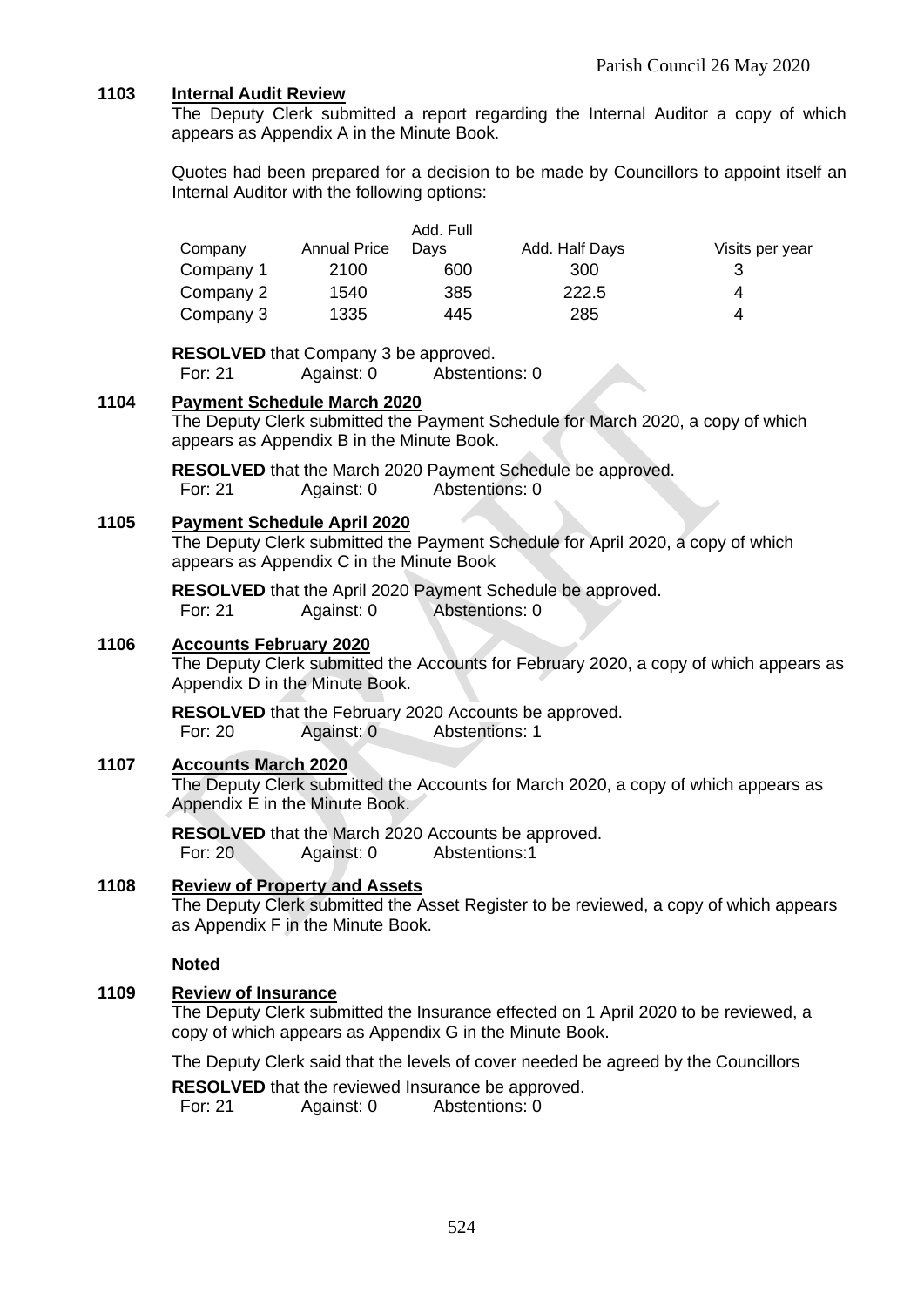## **1110 Review of Risk Assessment**

The Clerk submitted a Risk Assessment and report, a copy of which appears as Appendix H in the Minute Book.

The Clerk said that all Parish assets had been reviewed and were in order and should be agreed by the Councillors.

**RESOLVED** that the reviewed risk assessment be approved. For: 21 Against: 0 Abstentions: 0

## **1111 Internal Audit 2019/20 – Final**

The Deputy Clerk submitted for consideration a report of the Internal Auditor, a copy of which appears as Appendix I in the Minute Book.

The Deputy Clerk said that the end of year review gave a lot of good practice points and it was noted how much the parish will grow in the next few months, the only recommendation regarded transparency which due to the size of the parish council there are a few things the parish are not compliant with which the Deputy Clerk intends to action presently and he also confirmed that they are only best practice and no laws are being broken.

**RESOLVED** that the Internal Audit Report be approved. For: 21 Against: 0 Abstentions: 0

## **1112 Year End Accounts 2019/20 - Annual Governance Statement**

The Deputy Clerk submitted the Annual Governance Statement 2019/20 as part of the 2019/20 Annual Return to be approved a copy of which appears as Appendix J in the Minute Book.

- 1 Put in place arrangements for effective financial management during the year and for the preparation of accounting statements.
- 2 We maintained an adequate system of internal control including measures designed to prevent and detect fraud and corruption and reviewed its effectiveness.
- 3 We took all reasonable steps to assure ourselves that there are no matters of actual or potential non-compliance laws, regulations and Proper Practices that could have a significant financial effect on the ability of this authority to conduct its business or manage its finances
- 4 We provided proper opportunity during the year for the exercise of electors' rights in accordance with the requirements of the Accounts and Audit Regulations.
- 5 We carried out an assessment of the risks facing this authority and took appropriate steps to manage those risks, including the introduction of internal controls and/or external insurance cover where required.
- 6 We maintained throughout the year an adequate and effective system of internal audit of the accounting records and control systems.
- 7 We took appropriate action on all matters raised in reports from internal and external audit.
- 8 We considered whether any litigation, liabilities or commitments, events, or transactions, occurring either during or after the year-end, have a financial impact on this authority and, where appropriate, have included them in the accounting statements.

**RESOLVED** that the 2019/2020 Annual Governance statement be approved. For: 21 Against: 0 Abstentions: 0